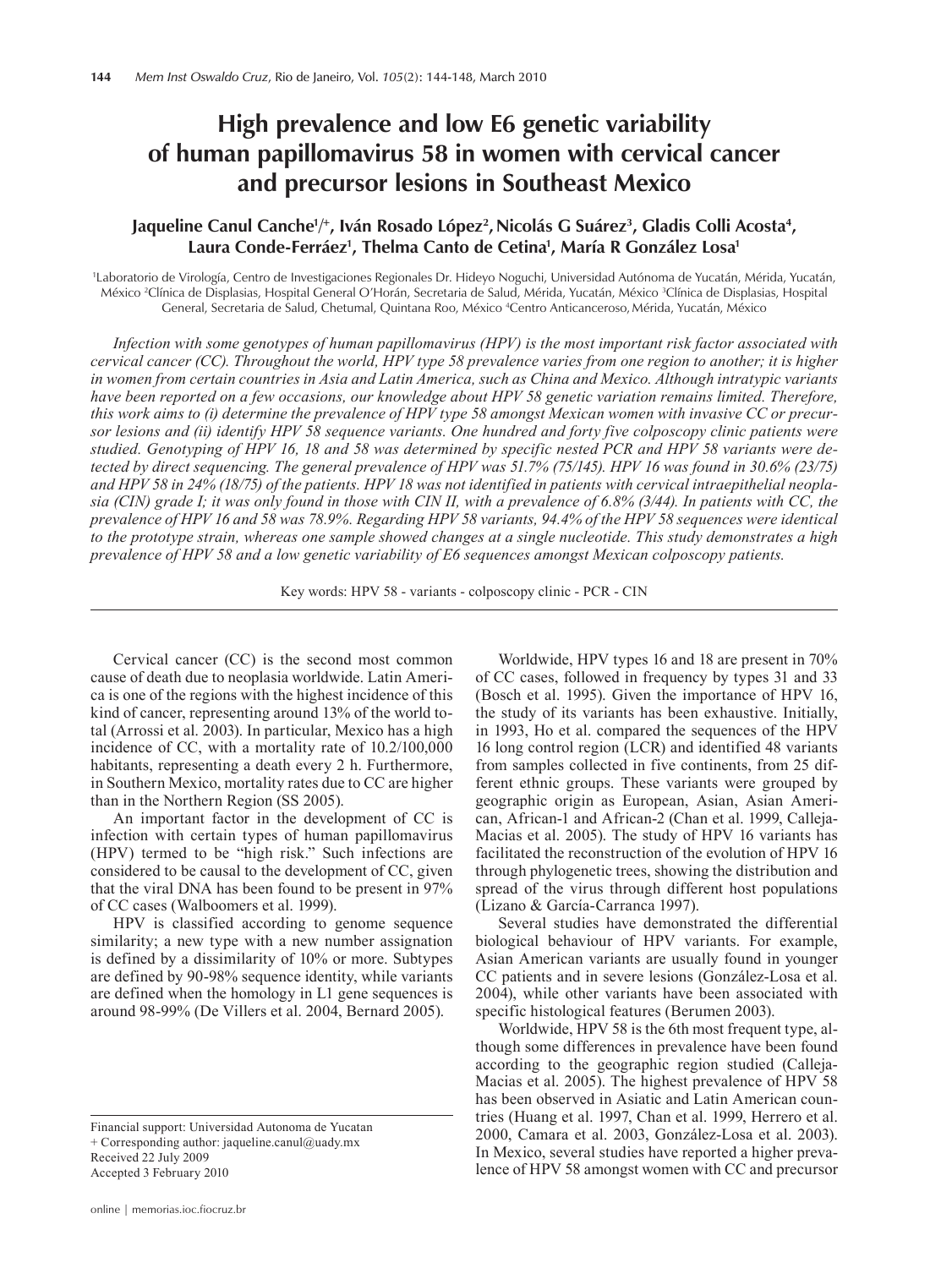lesions than that reported worldwide (Montoya-Fuentes et al. 2001, González-Losa et al. 2003, Piña et al. 2006, Aguirre et al. 2007).

Quintana Roo and Yucatan are located in Southeast Mexico; a region presenting higher mortality rates due to CC than the national average (13.4 and 18.6/100,000 habitants, respectively) (SS 2005). However, in this region only one HPV genotyping report has been published that demonstrated the relevance of HPV 58 amongst women with CC or precursor lesions. The objective of the current study was to determine the prevalence and variants of HPV type 58 amongst Mexican women with CC or precursor lesions.

#### **PATIENTS, Materials and Methods**

*Patients* - This study, which took place between January 2006-February 2007, included women attending the Anticancer Center in Merida, Yucatan, the Colposcopy Clinic of the General Hospital in Chetumal, Quintana Roo and the General Hospital O'Horán in Mérida, Yucatan. These public hospitals are reference centres for women without social security. All patients were referred to the colposcopy clinic for an abnormal pap smear. Cervical cells samples were collected before the colposcopy procedure, using a cytological brush with the same technique used in Pap smears. The samples were placed in a transporter medium (isotonic saline solution with 500 U/mL penicillin, 500 µg/mL streptomycin, 4 mg/mL gentamicin, pH 7.2) and stored at -20°C until their evaluation. During the colposcopy, a biopsy for histopathological diagnosis was performed.

Epidemiological data and clinical histories were assessed using a questionnaire that included sociodemographic information, sexual behaviour, contraceptive history and tobacco use. All women signed an informed consent agreement to participate in the study.

*HPV DNA detection and typing* - The DNA extraction procedure was performed using the Dneasy Blood and Tissue Kit (QIAGEN), according to the manufacturer's instructions and carried out by experienced personnel.

β-globin amplification was performed as a DNA quality control, using primers PC04 y GH20 (260-bp amplicon) (Saiki et al. 1988). Universal L1gene primers MY09 and MY11 were used to determine HPV infection (450-bp amplicon), according to standard protocols (Qu et al. 1997), including a negative control without DNA every five reactions.

Nested PCR was used to detect the presence of HPV16, 18 and 58 DNA in HPV-positive samples, amplifying a fragment of the E6 and E7 genes using a previously reported methodology (Sotlar et al. 2004). Positive controls were clinical samples previously typified by reverse line blot hybridisation. All PCR reactions were carried out in a DNA Engyne thermal cycler (DYAD) and amplicons were visualised in 8% acrylamide gels using a 100-bp molecular weight marker (Invitrogen).

*Variants identification* **-** HPV 58 specific amplicons were gel-purified using the QIAquick Gel Extraction kit (QIAGEN) and sequenced using the dideoxyterminal method with 3700 DNA Analysis equipment (Applied Biosystems) in the Laboratorio Nacional de Genómica CINVESTAV-Irapuato, Mexico. The sequences were analysed using the bioinformatics software, BLAST, SeqEdit and SeqMan II (DNASTAR, Lasergene) and compared with the prototype sequence of HPV 58 (access NC 001443) (Kirii et al. 1991).

#### **Results**

In total, 155 patients were sampled; 93.54% (145/155) of the samples were included after amplification with β-globin primers and the rest were excluded. Histopathological diagnostics of the studied samples were as follows: cervical intraepithelial neoplasia (CIN) I: 62% (90/145), CIN II: 14.4% (21/145), CIN III: 9.6% (14/145) and CC: 13.7% (20/145).

The general prevalence of HPV found was 51.7% (75/145). The prevalence of HPV related to lesion grade was as follows: CIN I: 34.4% (31/90), CIN II: 66.6% (14/21), CIN III: 78.5% (11/14) and CC: 95% (19/20).

The general prevalence of specific types of HPV was as follows: HPV 16: 30.6% (23/75) and HPV 58: 24% (18/75). The presence of HPV 18 was not tested in CIN I samples, so the prevalence amongst the studied samples was 6.8% (3/44).

The prevalence of specific types of HPV according to lesion grade was HPV 16, CIN I: 19.3% (6/31), CIN II: 28.5% (4/14), CIN III: 18.1% (2/11) and CC: 57.9% (11/19). HPV 58, CIN I: 29% (9/31), CIN II: 14% (2/14), CIN III: 27.2% (3/11) and CC: 21% (4/19). HPV 18, CIN II: 21.4% (3/14), CIN III: 0 and CC: 0.

The epidemiological data for the HPV 58-positive women showed that 55.5% (10/18) were from Quintana Roo and 44.5% (8/18) from Yucatan. The average age was 40 years old and the average number of pregnancies and births was five and four, respectively. The average number of sex partners was two, 88.8% (16 /18) had become sexually active before age 18 and 55.5% (10/18) used oral contraceptives.

The 18 274-bp amplicons obtained from the HPV 58 E6 gene were compared to the prototype sequence published by Kirii et al. in 1991, with the following findings: 94.4% (17/18) were identical to the prototype and 5.6%



Human papillomavirus (HPV) 58 prevalence found in HPV-positive samples, according to lesion grade. CIN: cervical intraepithelial neoplasia.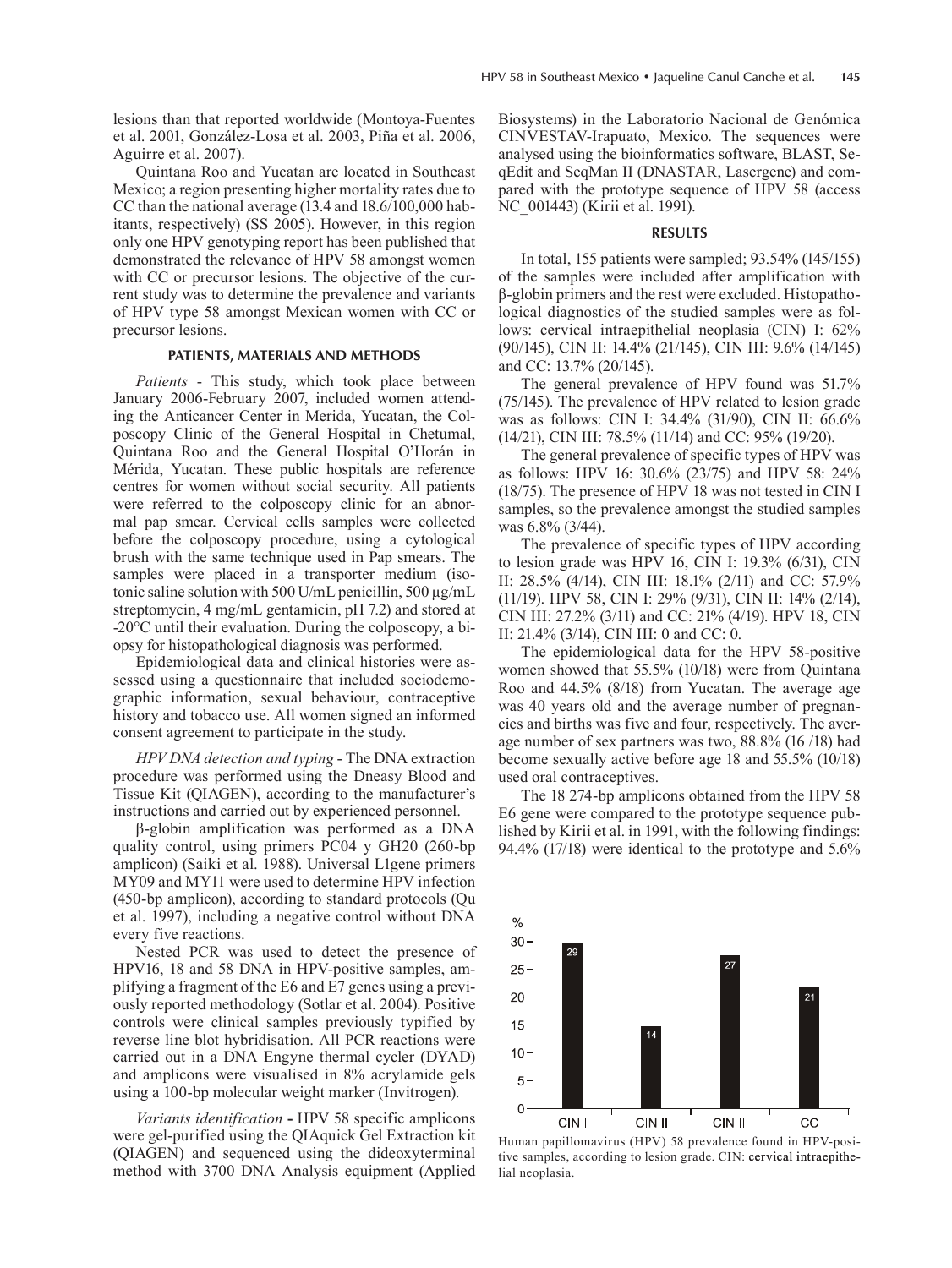(1/18) were classified as variant. The variant found had a single change in nucleotide 418, from thymine to cytosine. However, this nucleotide change is silent, given that the codon in the variant and the prototype both code for cysteine.

## **Discussion**

The main objective of this work was to determine the prevalence of HPV 58 infection and to identify the E6 sequence variation. Worldwide, HPV 58 is reported in 3.4% of women older than 50 years with CC (Muñoz et al. 2003). In contrast, a high prevalence of HPV 58 amongst women with CC and precursor lesions in the Southeast of Mexico is reported here. Previous studies in this region have reported HPV 58 with a frequency of 28.2%, higher than type 16 and one of the highest frequencies reported worldwide (González-Losa et al. 2003).

In Mexico, HPV 58 has been found in different regions. In Northern Mexico, Giuliano reported a prevalence of 13.6% in high grade squamous intraepithelial lesions (HGSIL) and found that HPV 58 was the second most frequently found genotype (Giuliano et al. 2001). In Eastern Mexico, Montoya-Fuentes (2001) reported HPV 58 as the second (16%) and third (15%) most prevalent genotype in HGSIL and CC, respectively. In central Mexico, a study of women with HGSIL reported a prevalence of 18.6% for HPV 58 (Piña et al. 2006).

Although lower than that reported in Mexico, prevalences of HPV 58 that are higher than the worldwide average have been found in Latin America. In Brazil, HPV 58 was found in 12.5% of women with CC and precursor lesions, being the second most frequent genotype (Camara et al. 2003). In Costa Rica, the prevalence of HPV 58 was 10% in HGSIL, again the second most common type (Herrero et al. 2000). In Colombia, the prevalence found in healthy women was 5.1% (Soto-De Leon et al. 2009).

Several studies have shown high HPV 58 prevalence in China (from 5.9-23.4%) and it is an important genotype amongst women with CC and CIN (Huang et al. 1997, Liaw et al. 1997, Chan 1999, Hong et al. 2008). Recently, a meta-analysis published by Bao et al. (2008) about HPV genotypes in Asia included 25,368 women from nine different countries. In that report, HPV 58 was the second most frequently found in women with all grades of CIN and the third most frequent in women with CC. HPV 58 was amongst the five more prevalent genotypes in all studied countries with the exception of India and Iran.

As shown, HPV 58 prevalence varies worldwide; however, the results reported here and the results from research conducted in China are, to our knowledge, the highest ever reported in CC and precursor lesions in the world. Previous studies from our group already revealed the importance of this genotype in the Mexican Southeast. (González-Losa et al. 2004)

Worldwide, HPV 16 and 18 have been reported as the most important genotypes in CC, as both are found in 70% of CC samples. However, geographic variations have been reported (Bosch et al. 1995). In this work, HPV 18 was detected in CIN II, but not in more severe lesions. Previously, our group reported HPV 18 in 13.5% of the samples studied (Gonzalez-Losa et al. 2004), which is higher than that found in this work. These differences could be explained by the fact that in the present study, CIN I samples were not tested for HPV 18 and by the higher sensitivity of reverse line blot hybridisation with biotinylated primers, which was used in the previous work.

In 2007 the utilisation of vaccines against HPV was authorised in Mexico. Presently there are two vaccines on the market, both containing virus like particles (VLPs) from HPV 16 and 18 and one of them also including HPV 11 and 6 VLPs. According to what has been reported internationally, it is expected that 70% of vaccinated women will not develop CC (Paavonen et al. 2007). Interestingly, in our study, HPV 16 was present in 57.9% of all CC samples analysed, which suggests that the current available vaccines would not have the expected impact in the studied population. In order to add evidence to this observation, research including a larger sample number is currently in progress.

Knowledge of intratypic molecular variation of HPV 58 is poor and not conclusive. Furthermore, the genomic regions analysed are not uniform, which limits the possibility of comparing the results. The study of E6 variants is relevant because some HPV16 E6 specific variants have been associated with a higher CC risk (Lizano & Garcia-Carranca 1997, Matsumoto 2000, Villa et al. 2000, Gonzalez-Losa et al. 2004), therefore, it is very important to evaluate if a similar association is also present in other high risk genotypes.

However, limited information on HPV 58 variants has been published. In Japan, Xin et al. (2001) studied 40 HPV 58 strains, 95% of which were identical to the prototype. Chan et al. (2002) analysed the variation in E6 and E7 sequences and found more genetic variation in E7 than in E6.

In 2005, 21 HPV 58 - LCR variants were reported amongst 101 samples collected from different countries (Brazil, China, Mexico, Scotland, Africa and United States). From these, four variants were present in women from Northern Mexico; however, E6 variants were not sought in Mexican samples (Calleja-Macias et al. 2005).

Our results show low genomic variability in the HPV 58 E6 sequence within Mexican women. 94.2% (1/18) of the samples were identical to the nucleotide sequence of the Japanese prototype. This is in agreement with other studies, which have shown low variability in E6 from HPV 58, in contrast to other HPV types (31, 35, 33, 35 and 52), which exhibit higher variability in this gene (Xin et al. 2001, Calleja-Macias et al. 2005). More recently, Raiol et al. (2009) studied five samples from Central Brazil and reported that E6 sequences were highly conserved, with only one nucleotide change found.

The study of HPV 16 variants has demonstrated a specific geographical distribution (Yamada et al. 1997); however, in the case of HPV 58, the results presented here show the predominance of the Japanese prototype in a Southeast Mexican population.

This work is the first analysis of HPV 58 E6 variants in Mexico. Despite the limited number of samples, the present work establishes the basis for further studies on this subject, with larger sample sizes and the analysis of longer sequence fragments.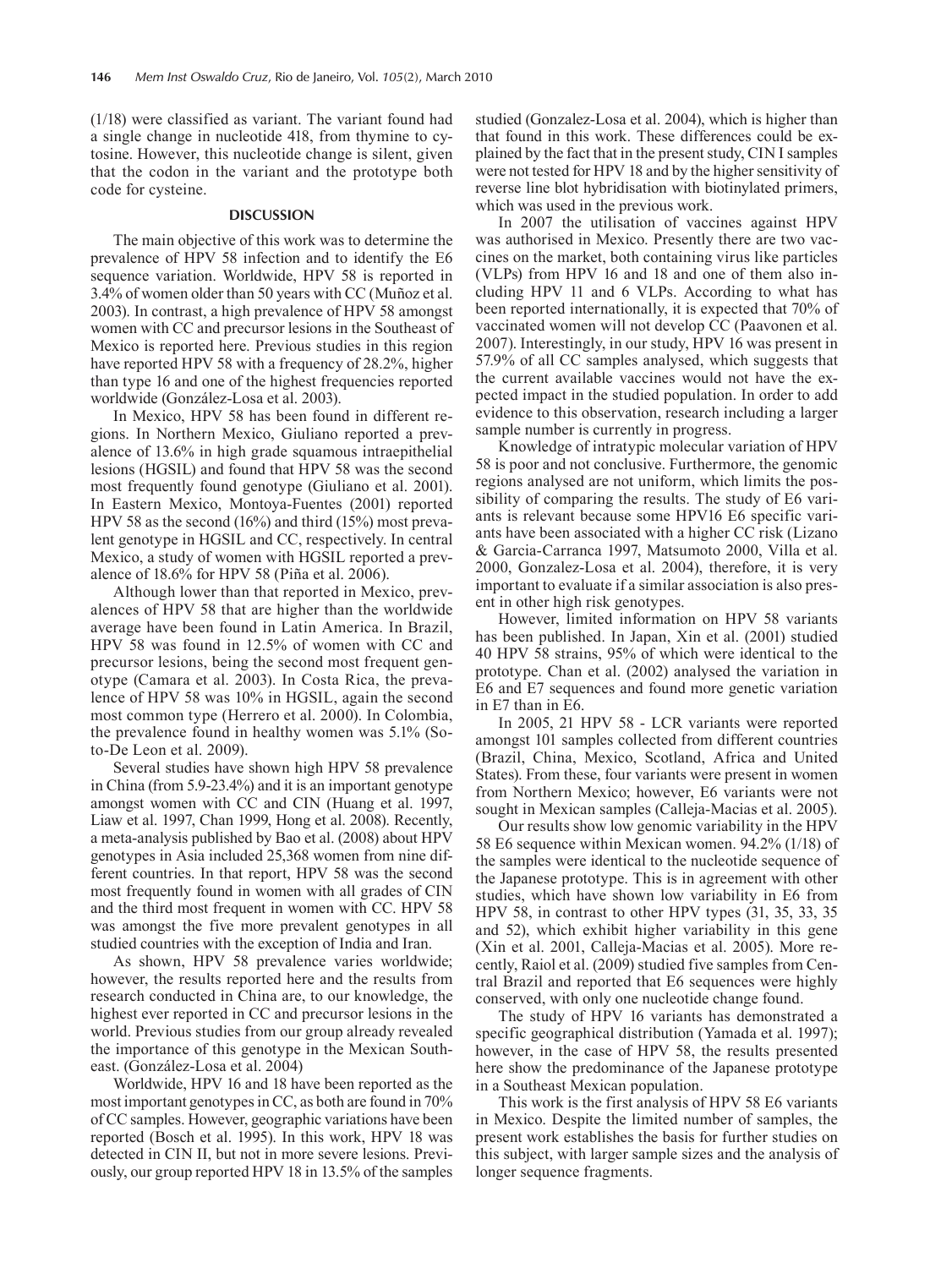It is essential to continue the study in the region and in the country and to include L1 and E7 genes in order to gather more information about HPV 58 variants in Mexico and their impact in CC development.

### **References**

- Aguirre HR, Medina CL, Montoya FH, Sandoval LJ, Padilla RM, García SV, Jáuregui MA 2007. Factores relacionados con el cáncer cervicouterino en el estado de Nayarit, México. *Ginecol Obstet Mex 75*: 311-316.
- Arrossi S, Sankaranarayanan R, Parkin D 2003. Incidence and mortality of cervical cancer in Latin America. *Salud Publica Mex 45*: 306-308.
- Bao YP, Li N, Smith JS, Qiao Y-L, ACCPAB members 2008. Human papillomavirus type distribution in women from Asia: a metaanalysis. *Int J Gynecol Cancer 18*: 71-79.
- Bernard H 2005. The clinical importance of the nomenclature, evolution and taxonomy of papillomaviruses. *J Clin Virol 32*  (Suppl. 1): 1-6.
- Berumen, J 2003. Nuevos virus del papiloma humano descubiertos en México y su asociación a la alta incidencia del cáncer de cérvix. *Gac Med Mex 139*: S3-9.
- Bosch FX, Manos MM, Muñoz N, Sherman M, Jansen AM, Peto J, Schiffman MH, Moreno V, Kurman R, Shah KV, International Biological Study of Cervical Cancer (IBSCC) Study group 1995. Prevalence of human papillomavirus in cervical cancer: a worldwide perspective. *J Natl Cancer Inst 87*: 796-802.
- Calleja-Macias IE, Villa LL, Prado JC, Kalantari M, Allan B, Williamson AL, Chung LP, Collins RJ, Zuna RE, Dunn ST, Chu TY, Cubie HA, Cuschieri K, von Knebel-Doeberitz M, Martins CR, Sanchez GI, Bosch FX, Munoz N, Bernard HU 2005. Worldwide genomic diversity of the high-risk human papillomavirus types 31, 35, 52 and 58, four close relatives of human papillomavirus type 16. *J Virol 79*: 13630-13640.
- Camara G, Cerqueira D, Oliveira, A, Silva E, Carvalho L, Martins C 2003. Prevalence of human papillomavirus types in women with pre-neoplastic and neoplastic cervical lesions in the Federal District of Brazil. *Mem Inst Oswaldo Cruz 98*: 879-883.
- Chan PK, Lam CW, Cheung TH, Li WW, Lo KW, Chan MY, Cheung JL, Cheng AF 2002. Association of human papillomavirus type 58 variant with risk of cervical cancer. *J Natl Cancer Inst 94*: 1249-1253.
- Chan PKS, Li W, Chan YM, Ma W, Cheung LK, Cheng AF 1999. High prevalence of human papillomavirus type 58 in Chinese women with cervical cancer and precancerous lesions. *J Med Virol 59*: 232-238.
- De Villers E, Fauquet C, Broker T, Bernard H, Harald Z 2004. Classification of papillomavirus. *Virology 324*: 17-27.
- Giuliano AR, Papenfuss M, Abrahamsen M, Denman C, de Zapien JG, Henze JL, Ortega L, Brown de Galaz EM, Stephan J, Feng J, Baldwin S, Garcia F, Hatch K 2001. Human papillomavirus infection at the United States-Mexico border: implications for cervical cancer prevention and control. *Cancer Epidemiol Biomarkers Prev 10*: 1129-1136.
- González-Losa MR, Laviada- Mier y Terán, Puerto-Solis M, Garcia-Carranca A 2004. Molecular variants of HPV type 16 amog Mexican women with LSIL and invasive cancer. *J Clin Virol 29*: 95-98.
- González-Losa MR, Rosado-Lopez I, Valadez-González N, Puerto-Solis M 2003. High prevalence of human papillomvirus type 58 in Mexican colposcopy patients. *J Clin Virol 29*: 202-205.
- Herrero R, Hidelsheim A, Bratti C, Sherman M, Hutchinson M, Morales J 2000. Population-based study of human papillomavirus infection and cervical neoplasia in rural Costa Rica. *J Natl Cancer Inst 92*: 464-474.
- Ho L, Chan SY, Burk RD, Das BC, Fujinaga K, Icenogle J, Kahn T, Kiviat N, Lancaster W, Mavromara-Nazos P, Labropouloi V, Rosenbaum SM, Norrild B, Pillai MR, Stoerker J, Syrjaenen K, Syrjaenen S, Tay SK, Villa LL, Wheeler CM, Williamson, Bernard, H-U 1993. The genetic drift of human papillomavirus typo 16 is a means of reconstructing prehistoric viral spread and the movement of ancient human populations. *J Virol 67*: 6413-6423.
- Hong D, Ye F, Chen H, Lü W, Cheng Q, Hu Y, Xie X 2008. Distribution of human papillomavirus genotypes in the patients with cervical carcinoma and its precursors in Zhejiang Province, China*. Int J Gynecol Cancer 18*: 104-109.
- Huang S, Afonina A, Miller BA, Beckmann AM 1997. Human papillomavirus types 52 and 58 are prevalent in cervical cancers from Chinese women. *Int J Cancer 70*: 408-411.
- Kirii Y, Iwamoto S, Matsukura T 1991. Human papillomavirus type 58 DNA sequence. *Virology 185*: 424-427.
- Liaw KL, Hsing AW, Schiffman MH, You SL, Zhang T, Burk R, Chen CJ 1997. Human papillomavirus types 52 and 58 are prevalent in cervical cancer from Chinese women. *Int J Cancer 73*: 775-776.
- Lizano M, García-Carranca A 1997. Las variantes moleculares de papiloma virus humanos tipo 16, 18, y 45 en tumores del cuello uterino en México. *Gac Med Mex 133*: 43-48.
- Matsumoto K, Yoshikawa H, Nakagawa S, Tang X, Yasugi T, Kawana K, Sekiya S, Hirai Y, Kukimoto I, Kanda T, Taketani Y 2000. Enhanced oncogenicity of human papilomavirus type 16 (HPV16) variants in Japanese population. *Cancer Lett 156*: 159-165.
- Montoya-Fuentes H, Suárez Rincón AE, Ramírez-Muñoz MP, Arévalo-Lagunas I, Morán Moguel MC, Gallegos Arreola MP, Flores-Martínez SE, Rosales Quintana S, Sánchez Corona J 2001. Detección de papilomavirus humano 16, 18, 35 y 58 en cáncer cervicouterino y lesiones escamosas intraepiteliales de alto grado en el occidente de México: correlación clínico-molecular. *Ginecol Obstet Mex 69*: 137-142.
- Muñoz N, Bosch FX, de Sanjosé S, Herrero R, Castellsagué X, Shah KV, Snijders PJ, Meijer CJ, International Agency for Research on Cancer Multicenter Cervical Cancer Study Group 2003. Epidemiologic clasification of human papillomavirus types associated with cervical cancer. *N Engl J Med 348*: 518-527.
- Paavonen J, Jenkins D, Bosch FX, Naud P, Salmeron J, Wheeler CM, Chow SN, Alter DL, Kitchener HC, Castellsague X, de Carvalho NS, Skinner RS, Harper DM, Hedrick JA, Jaisamrarn U, Limson GAM, Dionea M, Quint W, Spiessens B, Peeters P, Struyf F, Wieting SL, Lehtinen MO, Dubien G, for the PATRICIA study group 2007. Efficacy of a prophylactic adjuvanted bivalent L1 viruslike-particle vaccine against infection with human papillomavirus types 16 and 18 in young women: an interim analysis of a phase III double-blind, randomised controlled trial. *Lancet 369*: 2161-2170.
- Piña P, Hernandez D, López R, Vazquez G 2006. Human papillomavirus-specific viral types are common in Mexican women affected by cervical lesions. *Int J Gynecol Cancer 16*: 1041-1047.
- Qu W, Jiang G, Cruz Y, Chang CJ, Ho GY, Klein RS, Burk RD 1997. PCR detection of human papillomavirus; comparison between MY09/MY11 and GP5+/GP6+ primer system. *J Clin Microbiol 35*: 1304-1310.
- Raiol T, Soares-Wyant P, Santos de-Amorim RM, Marreco-Cerqueira D, von Gal-Milanezi N, de Macedo Brígido M, Sichero L, Fer-